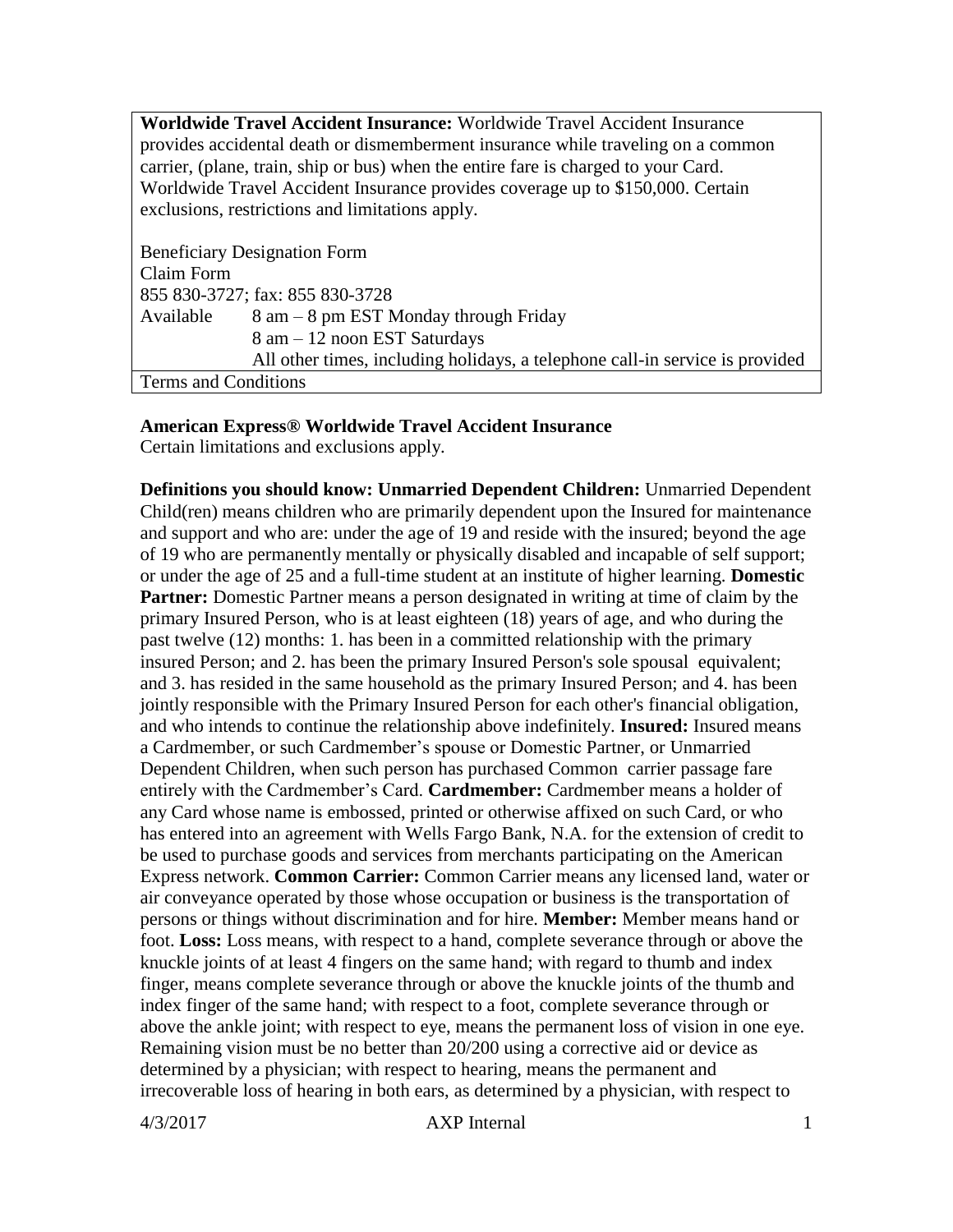speech, means the permanent and irrecoverable total loss of the capability of speech without the aid of mechanical devices, as determined by a physician. **Benefit Amount:**  Benefit Amount means the Loss amount applicable at the time the entire cost of the passenger fare is charged to an Card account. **Card:** Card means a payment card or other payment device or method linked to or representing a credit or charge account issued by Wells Fargo Bank, N.A. in the United States under license from American Express, which can be used to purchase goods and services from merchants participating on the American Express network. Covered Cards include the Wells Fargo Propel American Express® Card (BIN 370034).

The Plan. As the holder of a Card (the "Card"), you, your spouse or Domestic Partner, and Unmarried Dependent Children will be automatically insured against accidental loss of life, limb, sight, speech or hearing while riding as a passenger in, entering or exiting any licensed common carrier, provided the entire cost of the passenger fare(s), less redeemable certificates, vouchers, coupons, or points has been charged to your Card account. If American Express Reward Points, coupons or certificates are redeemed, a charge of at least \$1.00 must be charges to the account for the travel to be considered a Covered Trip. If the entire cost of the passenger fare has been charged to your Card account prior to departure for the airport, terminal or station, coverage is also provided for common carrier travel (including taxi, bus, train or airport limousine, including courtesy transportation); immediately, a) preceding your departure, directly to the airport, terminal or station b) while at the airport, terminal or station, and c) immediately following your arrival at the airport, terminal or station of your destination. If the entire cost of the passenger fare has not been charged to your Card account prior to your arrival at the airport, terminal or station, coverage begins at the time the entire cost of the travel passenger fare is charged to your Card.

**Eligibility.** This travel insurance plan is provided to eligible Insureds automatically when the entire cost of a Common Carrier fare is charged to your Card account. It is not necessary for you to notify Wells Fargo Bank, N.A., the administrator or Federal Insurance Company (the "Company") when tickets are purchased.

**The Cost.** This travel insurance plan is provided at no additional cost to eligible Insureds. Wells Fargo Bank, N.A. pays the premium.

**Beneficiary.** The Loss of Life benefit will be paid to the beneficiary designated by the Insured. If no such designation has been made, that benefit will be paid to the first surviving beneficiary in the following order: a) the Insured's spouse or Domestic Partner, b) the Insured's children, c) the Insured's parents, d) the Insured's brothers and sisters, e) the Insured's estate. All other indemnities will be paid to the Insured.

**Maximum Benefit Amount:** \$150,000.

| <b>TABLE OF LOSS</b> |  |
|----------------------|--|
|                      |  |
| <b>DISMEMBERMENT</b> |  |

4/3/2017 AXP Internal 2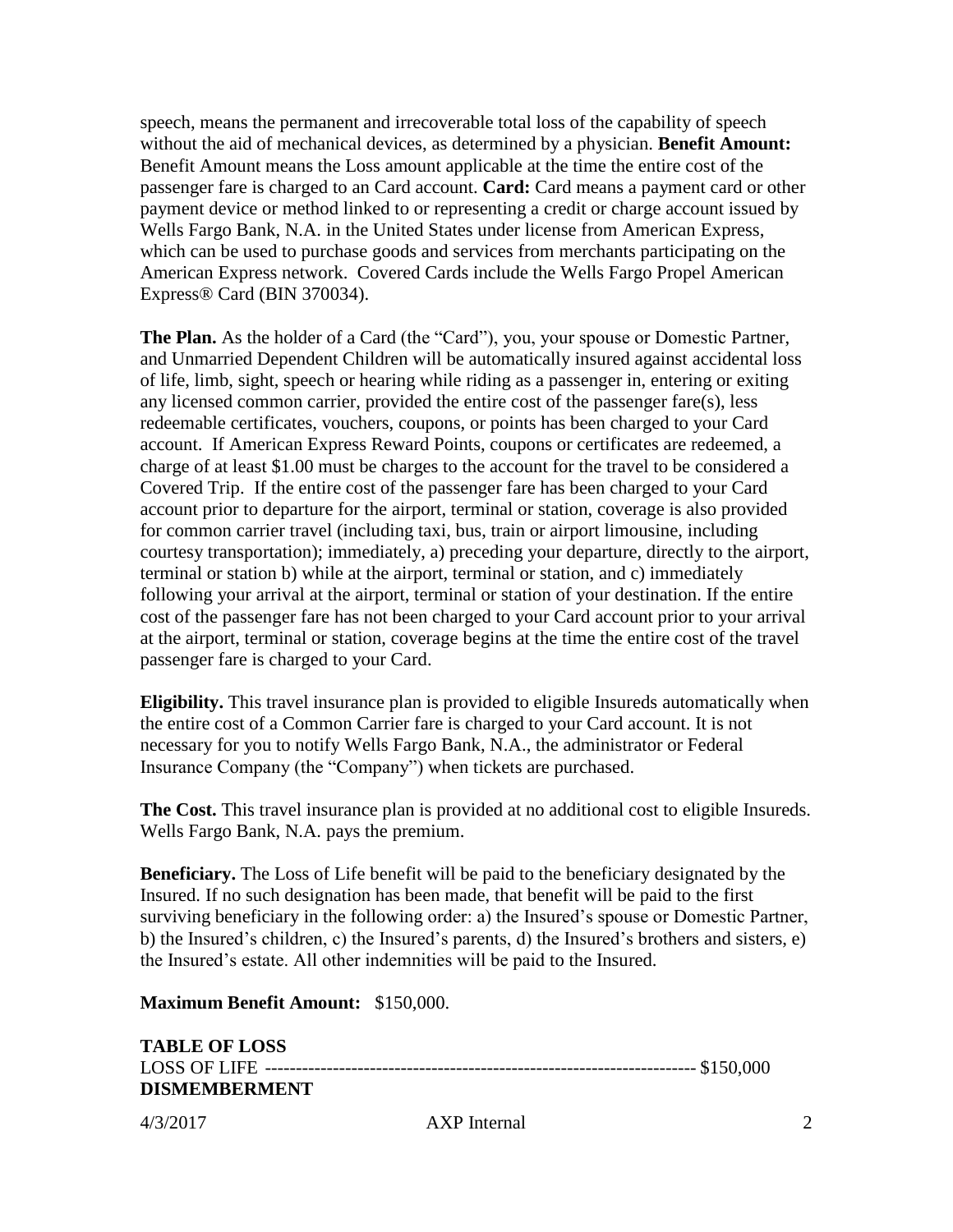| Loss of both hands, both feet, sight of both eyes or a combination of any two of a hand,       |               |
|------------------------------------------------------------------------------------------------|---------------|
| foot or sight of any eye-                                                                      | $-$ \$150,000 |
|                                                                                                |               |
| Loss of speech or hearing and one hand, foot or sight of an eye--------------- \$150,000       |               |
| Loss of one hand or one foot or entire sight of one eye ----------------------------- \$75,000 |               |
|                                                                                                | $-$ \$75,000  |
| Loss of thumb and index finger on the same hand---------------------------------- \$37,500     |               |

The Loss must occur within one year of the accident.

The Company will pay the single largest applicable Benefit Amount. In no event will duplicate request forms or multiple Card accounts obligate the Company in excess of the stated Benefit Amounts for any one loss sustained as the result of any one accident by any one individual Insured.

In the event of multiple accidental deaths per Card account arising from any one accident, the Company's liability for all such losses will be subject to a maximum limit of insurance equal to two times the Benefit Amount for loss of life. Benefits will be proportionately divided among the Insured up to the maximum limit of insurance.

## **Extentions Of Insurance**

Extensions of Insurance are subject to the provisions of the policy, and all other policy terms and conditions.

Disappearance - If an Insured Person has not been found within one (1) year of the disappearance, stranding, sinking, or wrecking of any Conveyance in which an Insured Person was an occupant at the time of the Accident, then it will be assumed, subject to all other terms and conditions of this policy, that an Insured Person has suffered Loss of Life insured under this policy.

Exposure If an Accident resulting from an insured hazard causes an Insured Person to be unavoidably exposed to the elements and as a result of such exposure an Insured Person has a Loss, then such Loss will be insured under this policy.

**Exclusions.** This insurance does not cover loss resulting from:

- 1. an Insured's emotional trauma, mental or physical illness, disease, pregnancy, childbirth or miscarriage, bacterial or viral infection (except bacterial infection caused by an accident or from accidental consumption of a substance contaminated by bacteria), or bodily malfunctions;
- 2. suicide, attempted suicide or intentionally self-inflicted injuries;
- 3. declared or undeclared war, but war does not include acts of terrorism. This insurance also does not apply to an accident occurring while an Insured is in, entering, or exiting any aircraft while acting or training as a pilot or crew member, but this exclusion does not apply to passengers who temporarily perform pilot or crew functions in a life-threatening emergency. This insurance does not cover loss from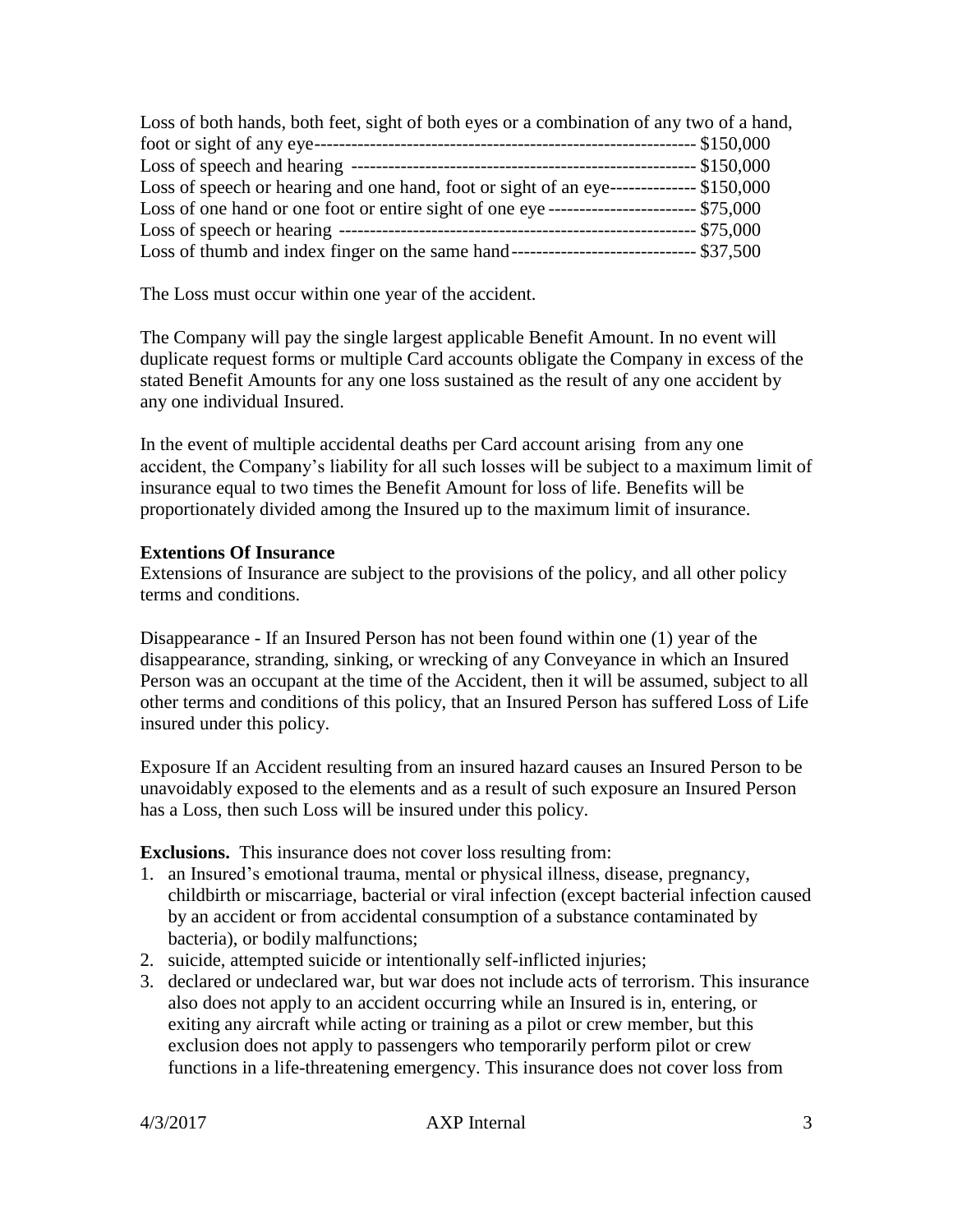commutation, meaning travel between the Insured's residence and regular place of employment.

**Effective Date.** This insurance is effective 09/16/13 and will cease on the date the Master Policy #9907-31-73 is terminated or on the date your Card account terminates or ceases to be in good standing, whichever occurs first.

Claim Notice: Written Notice of Claim must be given to us or any of our appointed agents or brokers within twenty (20) days after the occurrence or commencement of any Loss covered by this policy or as soon as reasonably possible. Notice must include enough information to identify the Insured Person and Policyholder. Failure to give Notice of Claim within twenty (20) days will not invalidate or reduce any claim if notice is given as soon as reasonably possible.

Claim Forms: When we receive notice of a claim we will send the Insured Person or the Insured Person's designee, within fifteen (15) days, forms for giving us Proof of Loss. If the Insured Person or the Insured Person's designee does not receive the forms, the Insured Person or the Insured Person's designee should send us a written description of the Loss. This written description should include information covering the occurrence, character and extent of the Loss for which claim is made.

Proof of Loss: For claims involving disability, written Proof of Loss must be given to us within thirty (30) days after commencement of the period for which we are liable. Subsequent written proof of the continuance of such disability must be given to us at such intervals as we may reasonably require. Failure to give written Proof of Loss within these time frames will not invalidate or reduce any claim if notice is given as soon as reasonably possible, and in no event, except in cases where the claimant lacks legal capacity, later than one (1) year after the deadline to submit written Proof of Loss. For all claims except those involving disability, written Proof of Loss must be given to us within ninety (90) days after the date of Loss, or as soon as reasonably possible.

Claim Payment: For benefits payable involving disability, we will pay the Insured Person or beneficiary the applicable Benefit Amount no less frequently than monthly during the continuance of the period for which we are liable. At the end of this period, we will immediately pay any remaining balance of the Benefit Amount. All payments by us are subject to receipt of written Proof of Loss. For all benefits payable under this policy except those for disability, we will pay the Insured Person or beneficiary the applicable Benefit Amount within sixty (60) days after we receive a complete Proof of Loss, if the Insured Person and Policyholder have complied with all the terms of this policy.

Coverage is underwritten by Federal Insurance Company, a member insurer of the Chubb Group of Insurance Companies. 15 Mountain View Road, PO Box 1615, Warren, NJ 07061-1615.

As a handy reference guide, please read this and keep it in a safe place with your other insurance documents. This description of coverage is not a contract of insurance but is

4/3/2017 AXP Internal 4